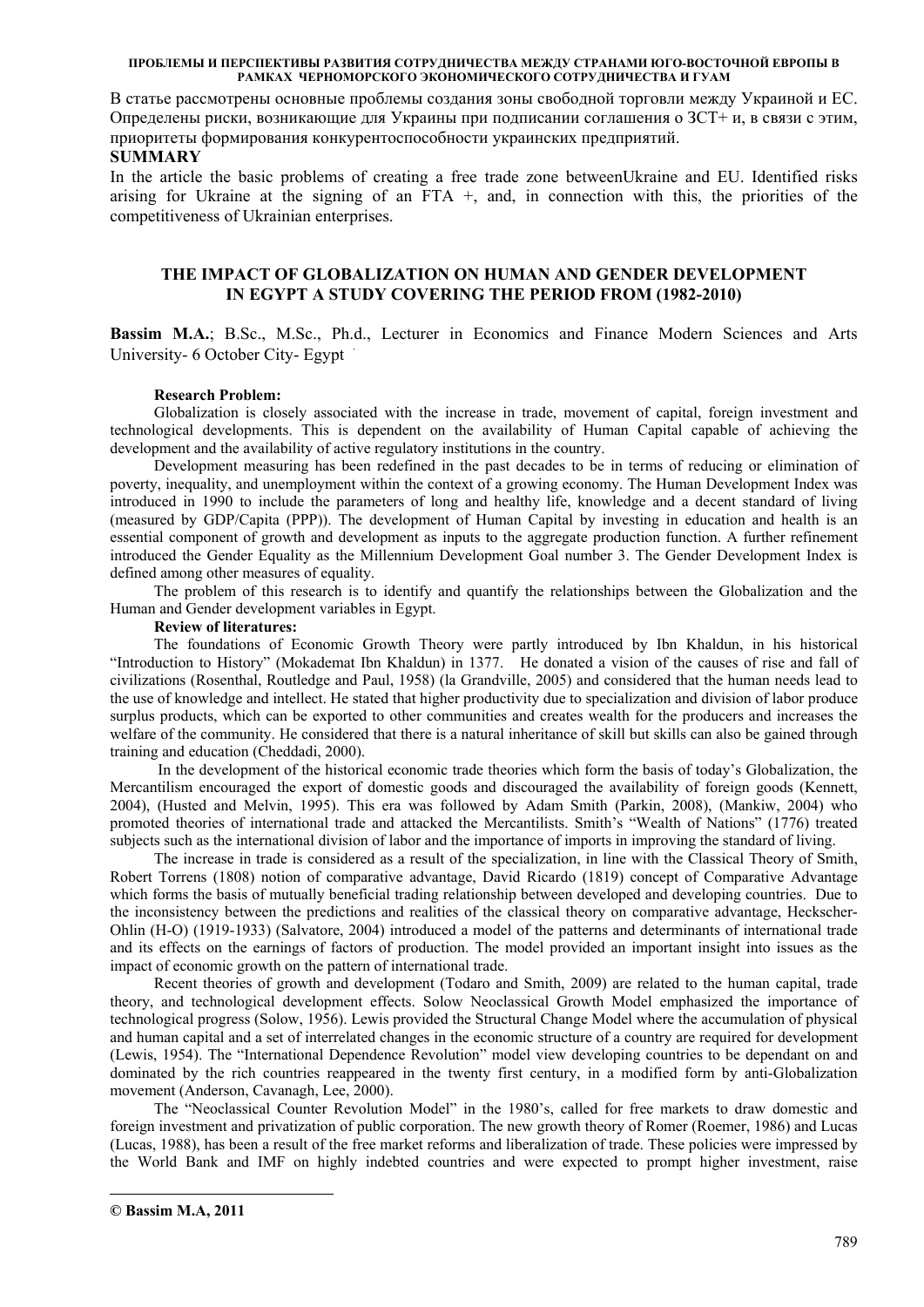productivity and improve standard of living. However, many LDC's experienced little or no growth. The new growth theory provide more rigorous theoretical basis for the positive relationship between international trade and long–run economic growth.

The World Bank economists recommended in the 1990's that governments invest in education, and health care facilities to reduce the imperfections in LDC's. The United Nations Development Programs (UNDP) initiated in 1990 the Human Development Index to rank all countries based on three goals of development. The Human Development Index (HDI) measures longevity by life expectancy at birth, knowledge as measured by weighted average adult literacy and mean years of schooling, and standard of living as measured by real per capita GDP. Health and education are inputs into the national production function in their role as components of the Human Capital.

Several recent studies show a positive relation between the measures of Globalization in terms of trade, FDI, and the growth (Derher, 2006). Derher used an index of Globalization covering three main dimensions: Economic Integration, Social Integration, and Political Integration to measure the impact of Globalization on economic growth. He used data of 123 countries for the period 1970-2000 and concluded from the regression analysis of the countries that the more the country is integrated with Globalization the more it can increase its economic growth rate.

Panel data are used to examine the relationship between some dimensions of Globalization and growth. Dollar and Kraay found that an increase in trade flows and foreign direct investment resulted in higher growth rates (Dollar, David; and Kraay, 2001). Greenaway also reports a strong relationship between trade and growth (Greenaway, David; Morgan; and Wright, 1999). There is also evidence that Foreign Direct Investments (FDI) has a positive effect on growth in higher income countries, (Blomström, Magnus; Lipsey; Zejan, 1992) and a negative one in low income countries (Garrett, and Geoffrey, 2001). The effects of openness to international trade and foreign direct investment (FDI) on economic growth for the period 1980 to 99 are explored using panel data (Baliamoune, 2002). FDI was found to have a significant positive impact on economic growth. However, openness to trade did not seem to enhance growth in poor countries. Baliamoune empirical findings failed to prove the proposition that greater openness facilitated convergence to higher income levels.

Borensztein provided evidence of a positive growth subject to the availability of a minimum human capital (Borensztein, Gregorio; and Lee., 1998). Edison examined the relationship between the indicators of financial integration and growth and provided a detailed analysis showing that there is no robust relationship (Edison, J.; Klein; Ricci; Sløk, 2002).

Cecelski conducted a detailed investigation using a model for data on energy from 57 countries. She proved that there is a strong correlation between energy consumption per capita and economic development, growth, and several human development indices (Cecelski, 2005). The importance of this model is that it showed the impact of energy as an indicator of technology and Globalization on the Human and Gender development.

Sabi used the Economic Freedom Index (EFI) as a measure of Globalization in order to study the impact of Globalization on the human development (Sabi, 2007). The Human Development Index (HDI), Gender Disparity Index (GDI), and the Gini Index (GI) were used as measures of Human Development. The Regression Analysis conducted for each of these variables for the available country data showed that the (HDI) is influenced by the degree of (EFI) for higher income countries. For the less income group of countries it didn't demonstrate significance at any level. Similar relation was found for the (GDI). For the Gini Index the results were found to be difficult to interpret. The Adjusted-R<sup>2</sup> was found weak and the negative relation between the (EFI) and Gini Index meant that, Globalization may lead to additional income disparity. However, from the perspective of the author of this current paper, the (EFI) represents the components of the country's economic freedom and hence may not represent the Globalization accurately in all cases.

Minhaj, Ahmed & Siddiqua Hai studied the effect of Foreign Direct Investment on Human Development Index in Pakistan, where the regression analysis showed that there is a strong positive relationship between FDI and HDI. The paper concludes that FDI plays a vital role in the development of Pakistan, and greater inflow of FDI to the country will improve the socio economic conditions. Also, that FDI is not the sole determinant of HDI (Minhaj, Ahmed & Hai, 2007).

#### **Allocation of Unreserved Problem:**

From the above literature review of the Globalization, growth and development it appears that Globalization has positive effect on growth and development in a country in line with historical and theoretical treatments; however this is subject to the availability of a minimum level of human capital in that country. Figure 1 shows a schematic representation of the author's view of the model representing these relations.

### **The purpose of the article:**

This paper, presents a model for the relation between Globalization and Human Development variables for Egypt based on published data from (1982-2010). The Globalization is considered to be the independent variable represented by trade, foreign direct investment, current transfers, portfolio investment, assets, tourism (IFS, different reports) and technology (represented by Electricity consumption in kilowatt/h per capita, and Telephone lines (Per 1000 People). Whereas, the Human and Gender Development variables are considered as the dependant variables and represented by Human Development Index (HDI) and Gender Development Index (GDI).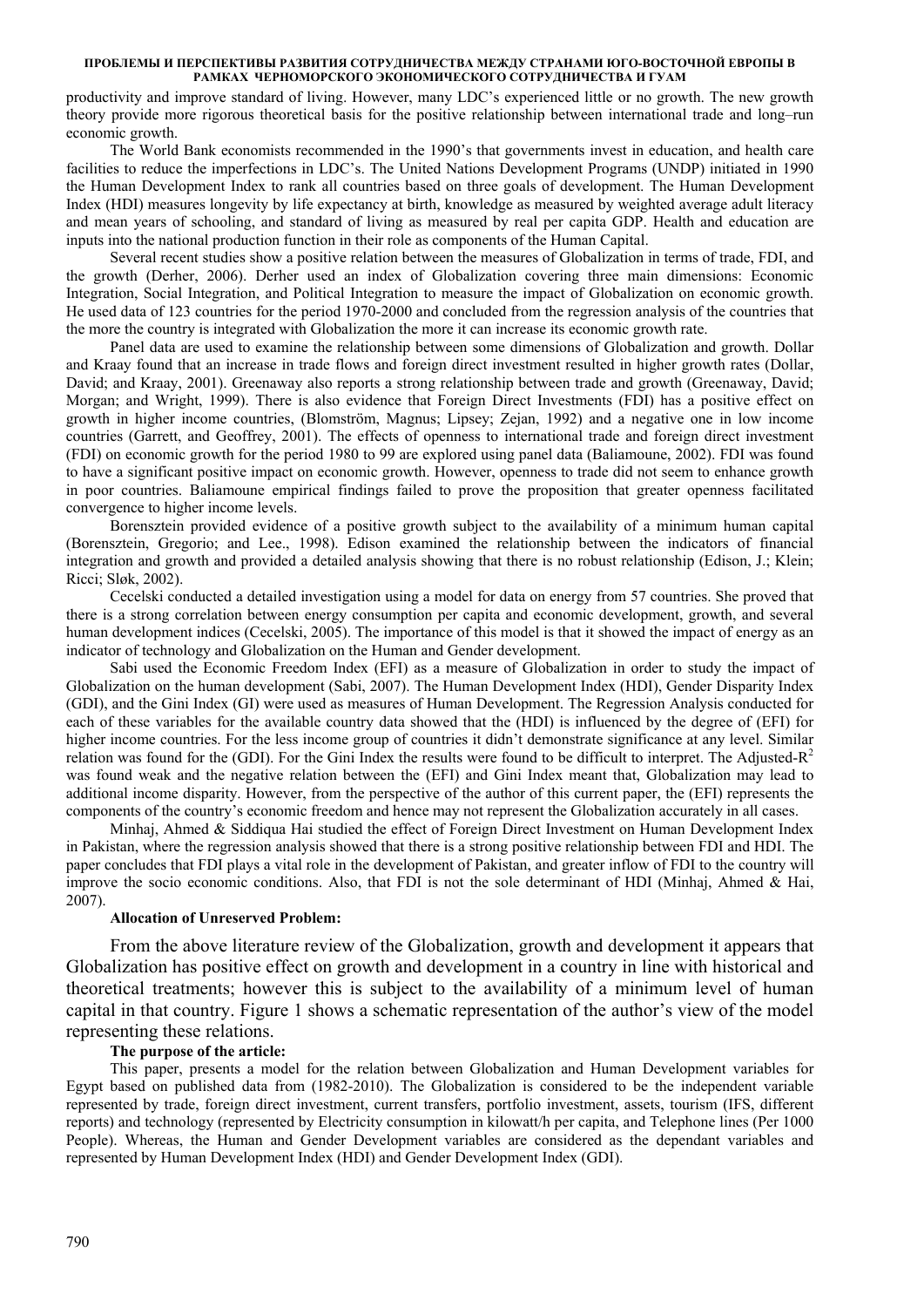

# **Figure 1: Relations between Globalization and Human Development Variables**

#### **Results of Research**

All the variables were introduced in the model; however the following formulas include the variables which were found to be significant in the relations.

The first model represents the relation of Globalization variables and Human Development Index (HDI):

|              |               |         | Ln HDI = $0.20$ Ln Current transfer(-1) + $0.024$ Ln portfolio(-1) + $0.35$ Ln Elect - 2.2c |         |            |
|--------------|---------------|---------|---------------------------------------------------------------------------------------------|---------|------------|
|              | $SE =$        | (0.043) | (0.009)                                                                                     | (0.057) | (0.390)    |
|              | $t$ -test $=$ | (4.716) | (2.665)                                                                                     | (6.206) | $(-5.646)$ |
| $R^2 = 0.85$ |               |         |                                                                                             |         |            |

The above equation showed that there is significant relationship between the dependent variable of Human Development Index and the independent variables Current Transfer after one year, Portfolio investment after one year and Electricity consumption (indicator of technology).

The second model represents the relation of Globalization variables and Gender Development Index (GDI):

| Ln GDI = $0.04$ Ln Fdi + $0.014$ Ln Portfolio + $0.13$ Ln Tel - $0.81c$ |         |          |             |
|-------------------------------------------------------------------------|---------|----------|-------------|
| $SE = (0.009)$                                                          | (0.002) | (0.012)  | (0.061)     |
| t-test = $(4.091)$                                                      | (7.315) | (10.895) | $(-13.154)$ |

Co integration of GDI is at 5% level

 $R^2 = 0.99$ 

In the above equation for the Gender Development, it is noticed that the variables which affects the GDI are FDI, Portfolio, and Telephones. The main effect is due to the Foreign Direct Investment variable (FDI).

As shown in the equation above  $R^2$  is equal to 0.99. This means that 0.99 of the changes in GDI are explained by changes in FDI, Portfolio, and Telephones. This is an important result showing that the other variables of Economic Integration and Technological Achievements did not have effect.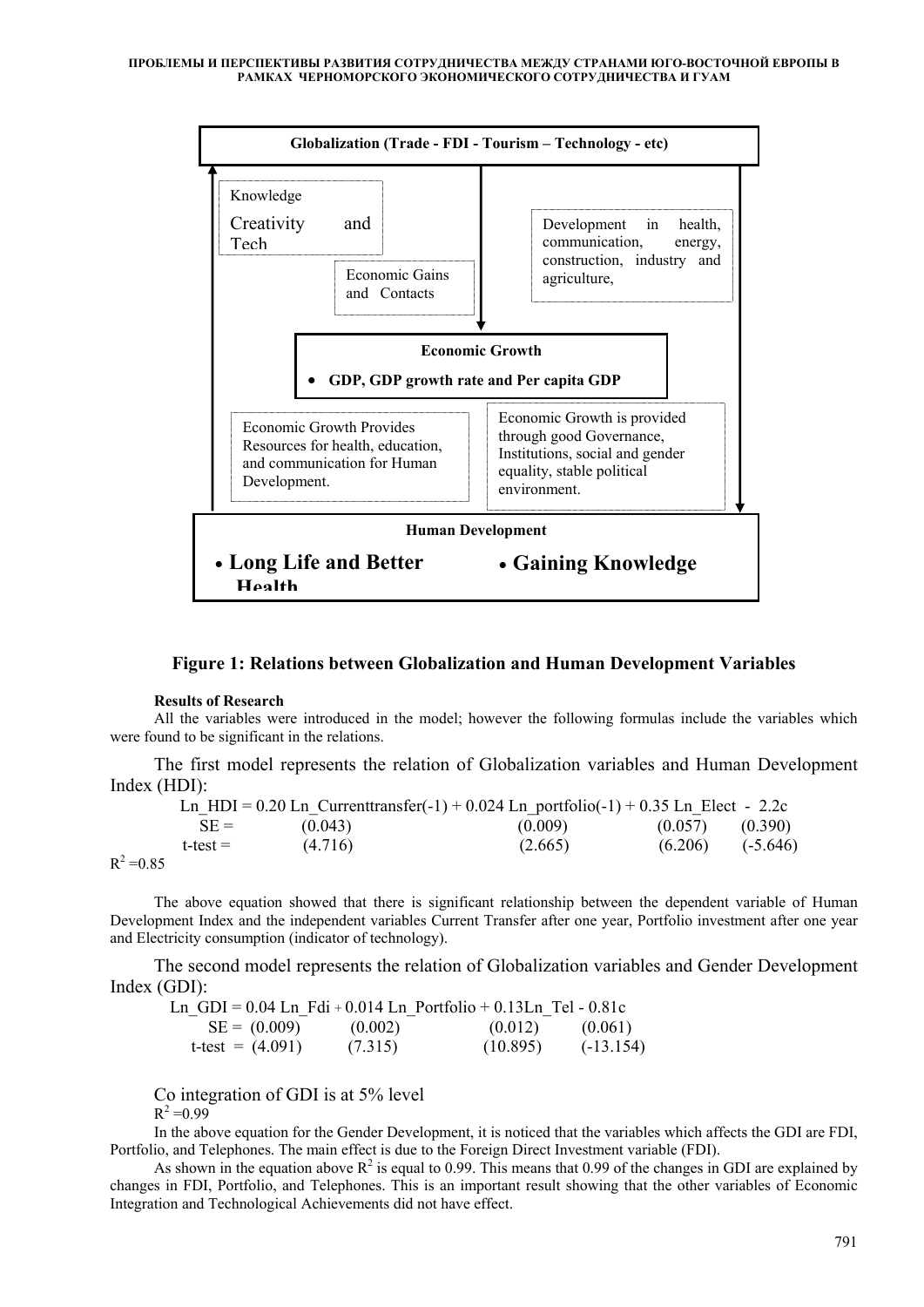# **Conclusions and Offers (Recommendations):**

The econometric models helps understanding which variables can be improved in the future in order to improve the dependent variables (Human and Gender Development variables). It is noticed that trade has no impact in both models. This can be explained to be due to Egypt's negative trade balance and it is therefore recommended that the trade balance should be improved considerably.

1. In the first model, the current transfer shows a higher effect on HDI as it consists of the remittances from Egyptian nationals working abroad, grants and nonrefundable donations for health services and education. The remittances in Egypt are considered the highest of GDP next to the total trade, and a large portion of the remittances is directed to health services and education. The portfolio investment reflect the companies activities in the country and its appearance in the model indicates that the economy is in the right direction and that people are getting benefits from the portfolio investment which contributes to the increase in HDI. Also the  $\mathbb{R}^2$  showed a high value, and that 0.85 of the changes in Human Development Index is explained by the changes in these variables.

Furthermore, other variables remaining constant, 1% increase in electricity consumption will result in 0.35% improvement in HDI. Electricity is one of the bases of development in Egypt and in other countries. The electrical consumption has grown seven times in Egypt in the period 1982 to 2004 (based on data from the UNDP reports of different years).

Similarly, other variables remaining constant, 1% increases in current transfer after a year will result in 0.2% improvement in HDI. The current transfers include remittances of Egyptian labor force working abroad, and also donations and non-refundable grants from governments of foreign countries for education and health. A portion of these are directed to health, education, better housing, etc and therefore the increase in Current Transfers improves the Human Development Index as indicated by the model. Portfolio Investment reflects the Companies activities and the increase in the portfolio investment indicates the economy is moving forward in a correct way. This means that people income allows them to improve the living standards and this in turn improves the capability to spend on education.

2. In the second model, the time series was short and hence the effects of the variables appear low. The Foreign Direct Investments (FDI) are generally directed mainly to investments in new industries and technological developments which create new job opportunities for women and men. The effect of portfolio has been explained in the first model.

Similar to the analysis above, 1% increases in Foreign Direct Investment will result in 0.04% improvement in GDI holding all other variables constant. Also, 1% increase in portfolio investments will result in 0.014% improvement in GDI holding all other variables constant.

3. These results are for the historical data and improvement in the other variables of the Economic Integration and Technological Achievements could impact the GDI positively in the future.

Technology variables were weak and did not contribute to the models like for example Patents, R&D, Royalties, etc. should be stimulated by the government as a main source of increasing GDP and consequently human development. Solow indicated that technological advances accounts for 50% of the increase in the Gross Domestic Product in the United States. Also, Rahmesh assumed that the technological changes are exogenous changes and concluded that 50-87% of the growth in industrial developed countries was a result of these technology changes. The author therefore recommends that improving R&D is essential (Diwan and Chakraborty, 1991).

# **REFERENCES:**

- 1. Khaldun, Ibn, The Muqquaddimah .An Introduction to History (1377), translation by Franz Rosenthal, Routledge and Kegan Paul, London 1958.
- 2. Oliver de la Grandville, "The 1956 Contribution to Economic Growth Theory by Robert Solow: a Major Landmark and some of its undiscovered Riches", (2005)
- 3. Abdesselam Cheddadi,"IBN KHALDUN",UNESCO: International Bureau of Education, (2000).
- 4. 4 Daivd Kennett,"A New View of: Comparative Economics", 2nd Edition, (Thomson, 2004), P50.
- 5. Steven Husted and Michel Melvin "International Economics", 3rd Edition (Harper Collins College Publisher 1995), P59.
- 6. Michal Parkin, "Economics", 8<sup>th</sup> Edition (Pearson, 2008), P 54.
- 7. N. Geregory Mankiw, "Principal of Economics", 3rd Edition (Thomson, 2004), P 53.
- 8. Dominic Salvatore, " Interpational Economics", 8<sup>th</sup> Edition (John Wiley & Sons, Inc. 2004), PP 115 -146.
- 9. Michael P. Todaro and Stephen C. Smith, "Economic Development", Tenth Edition, (Addison- Wesley 2009), P109.